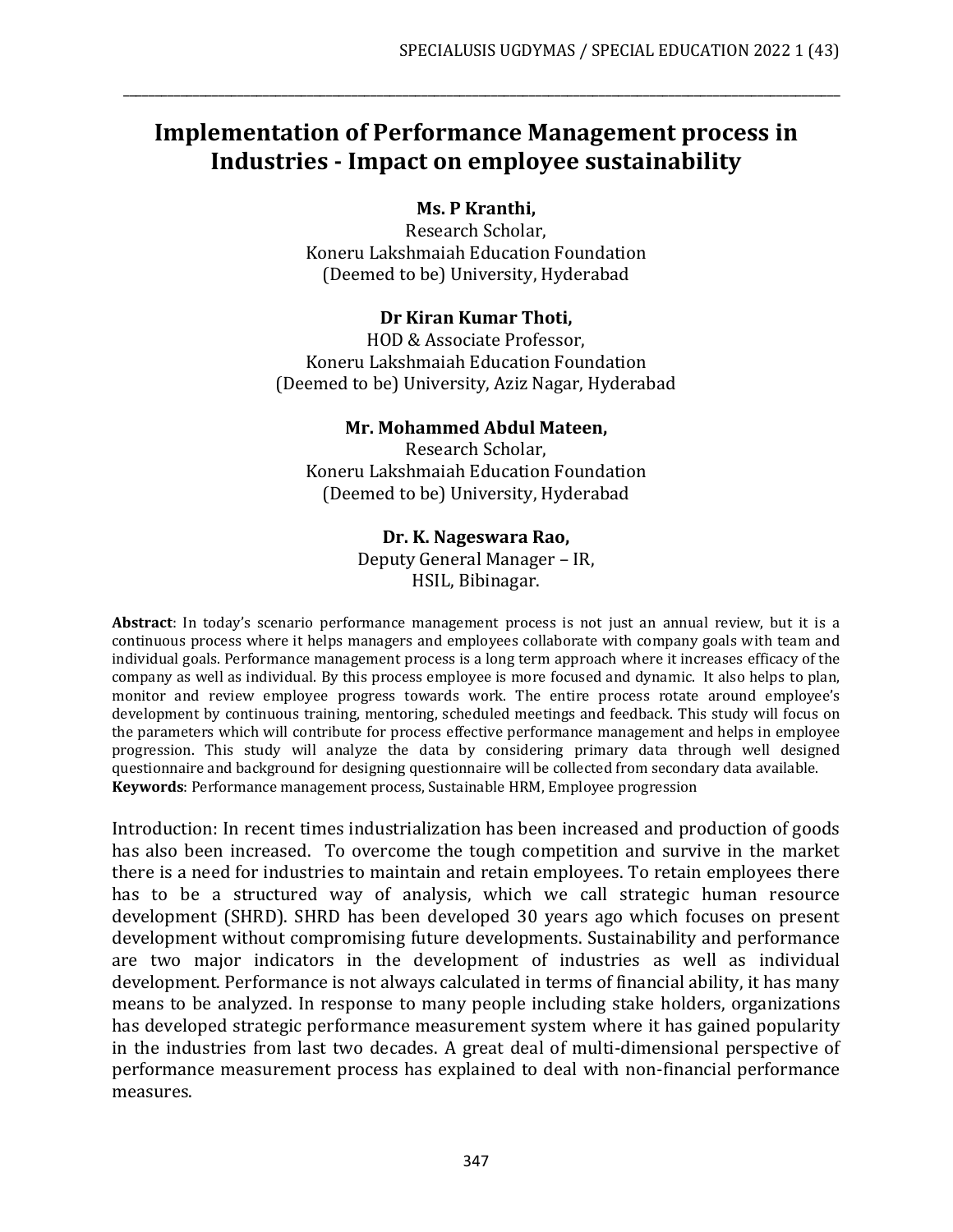This study will explain what are the non-financial activities that contribute to the employee sustainability by using tool performance management process. In this study we are trying to find out what are best practices that have to be implemented in sustaining employee for longer pace.

\_\_\_\_\_\_\_\_\_\_\_\_\_\_\_\_\_\_\_\_\_\_\_\_\_\_\_\_\_\_\_\_\_\_\_\_\_\_\_\_\_\_\_\_\_\_\_\_\_\_\_\_\_\_\_\_\_\_\_\_\_\_\_\_\_\_\_\_\_\_\_\_\_\_\_\_\_\_\_\_\_\_\_\_\_\_\_\_\_\_\_\_\_\_\_\_\_\_\_\_\_\_\_\_\_\_\_\_\_\_\_\_\_

Objective of the Study:

 $\triangleright$  To analyze the variables to accomplish effective performance management process. Background of the study:

Wilson (2003) suggests that sustainable development is necessary for corporate sustainability while stakeholder theory and corporate accountability theory underpin such sustainability. Stakeholdertheory is one of the most important theories underpinning corporatesustainability since it takes intoaccount the interest,rights and needs of differen Wilson (2003) suggests that sustainable development is necessary for corporate sustainability while stakeholder theory and corporate accountability theory underpin such sustainability. Stakeholdertheory is one of the most important theories underpinning corporatesustainability since it takes intoaccount the interest,rights and needs of different Wilson (2003) suggests that sustainable development is necessary for corporate sustainability while stakeholder theory and corporate accountability theory underpin such sustainability. Stakeholdertheory is one of the most important theories underpinning corporatesustainability since it takes intoaccount the interest,rights and needs of different

- ➢ According to Flavia *Fechete and Anisor Nedelcu (2019)*, there should be multi dimensional focus in measuring performance management process not single dimensional focus.
- ➢ According to *Wilson (2003)*, sustainable development is more important for stakeholder retention.
- ➢ According to *Aguinis, H. (2013)*, Intersection between science and practice brings an important interdisciplinary view to performance management process.
- ➢ According to *Adler, S., Campion, M., Colquitt, A., Grubb, A., Murphy, K., Ollander-Krane, R., & Pulakos, E. D. (2016)*, ratings does not reflect performance as rater cannot assess behavior of the rate accurately until he knows insights of the employee.
- ➢ According to *Baer, D. (2014, April 10)*, employee performance has to looked front side rather than backside, more focus has to be on employee progression, employee has to be treated as assets of the company rather than treating them as evaluation machines.
- ➢ According to Bower, J. L., & Paine, L. S. (2017, May-June), performance management process becomes an essential tool for long term health and development.
- ➢ According to Buckingham, M., & Goodall, A. (2015, April), deloitte has redesigned its performance management process with greater transparency.
- $\triangleright$  According to Culbert, S. A., & Rout, L. (2010), there should not be one way approach of evaluating performance. Managers become judges and try to judge employee which decreases the morale of the employee, rather if performance management process becomes two way like employee and manager sitting together and discussing performance measures and evaluating measures it will be more beneficial.
- ➢ According to DeNisi, A. S. & Murphy, K. R. (2017), ratings research, training, feedback plays an important role in assessing performance.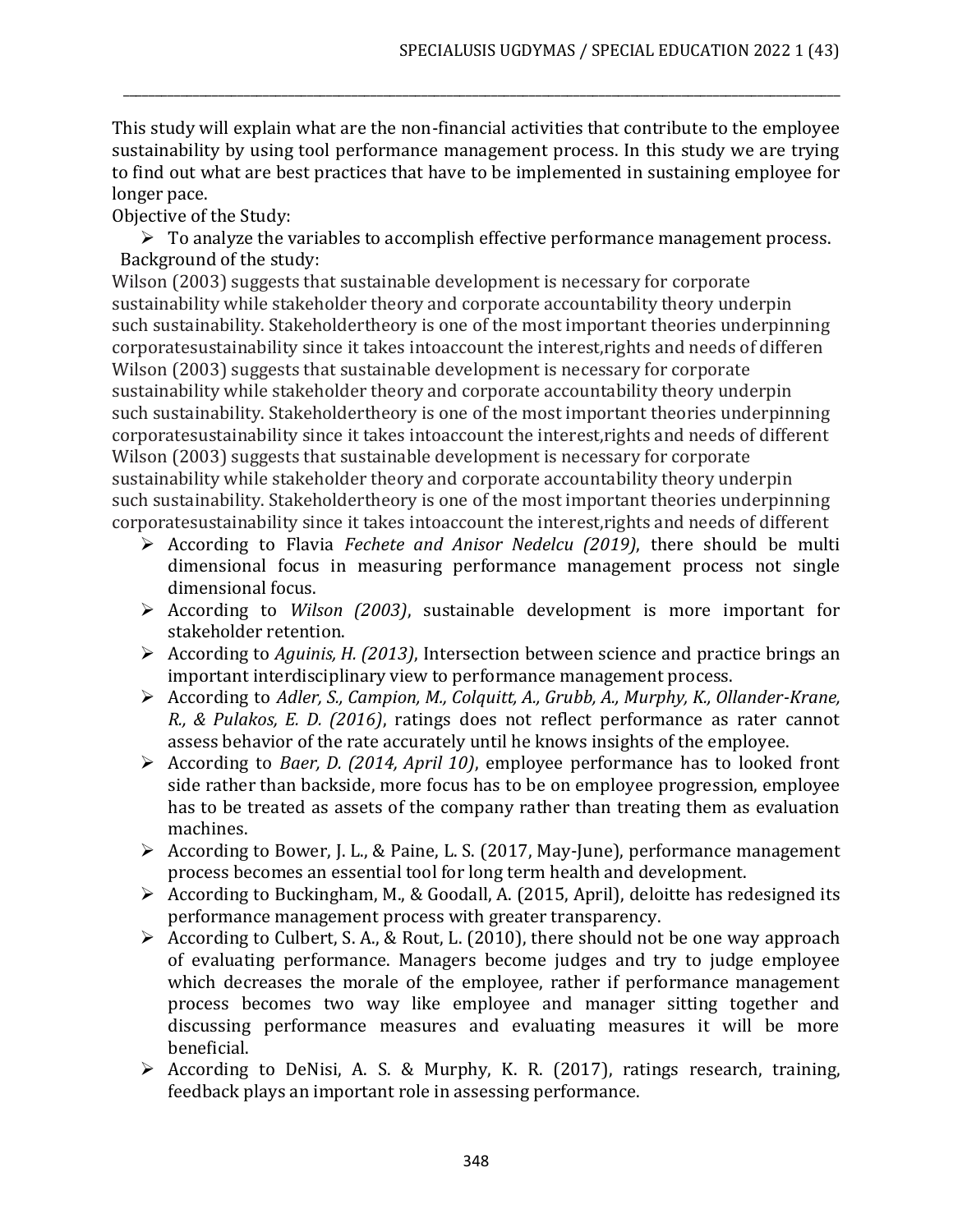Performance management process:

Effective performance management process has a well-articulated process for accomplishing evaluation activities, with defined roles and timelines for both managers and employees. Especially in organizations that use performance management process as a basis for increments and other HR decisions, it is important to ensure that all employees are treated in a fair and unbiased manner.

\_\_\_\_\_\_\_\_\_\_\_\_\_\_\_\_\_\_\_\_\_\_\_\_\_\_\_\_\_\_\_\_\_\_\_\_\_\_\_\_\_\_\_\_\_\_\_\_\_\_\_\_\_\_\_\_\_\_\_\_\_\_\_\_\_\_\_\_\_\_\_\_\_\_\_\_\_\_\_\_\_\_\_\_\_\_\_\_\_\_\_\_\_\_\_\_\_\_\_\_\_\_\_\_\_\_\_\_\_\_\_\_\_

Below is the process that gives amicable results:

Figure: 1



## Sustainable HRM:

Sustainable HRM defines the integration of financial, environment, social and individual goals over a long term period. Many authors have represented in their own way but all the authors in the common platform agree that sustainability is doing the activities which yield profitable results in the future without compromising in the present situation. It also helps to motive and retain employees in the organization with triple bottom benefits and ensures long term profitability.

Employee Progression: Retaining employees has become an alarming need in the industrial world of today. The enormity of Japan's economic growth is remarkable and successful in developed and developing nations to imitate. It's been an extraordinary fashionable system in recent years for upcoming management experts to trumpet the potential for learning from the Japanese management. Some of the unique features of Japanese HRM that includes:

1. Employee participation: Small Group Activities (SGA), where in every personnel gets an opportunity to take initiates.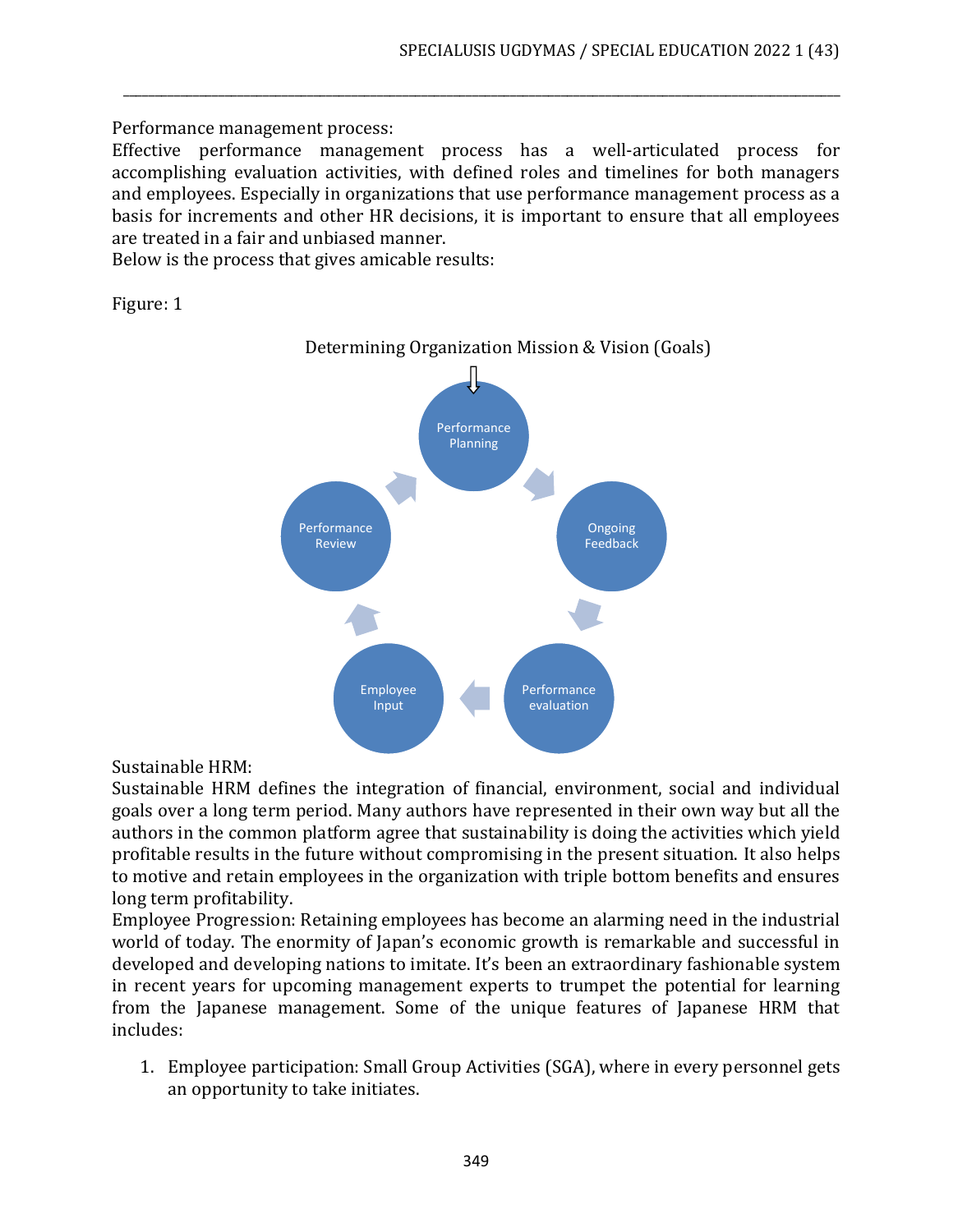- 2. Life time employment: Long and stable career.
- 3. Team Work: "The ability of a group of employees to co-operate and work effectively together".

\_\_\_\_\_\_\_\_\_\_\_\_\_\_\_\_\_\_\_\_\_\_\_\_\_\_\_\_\_\_\_\_\_\_\_\_\_\_\_\_\_\_\_\_\_\_\_\_\_\_\_\_\_\_\_\_\_\_\_\_\_\_\_\_\_\_\_\_\_\_\_\_\_\_\_\_\_\_\_\_\_\_\_\_\_\_\_\_\_\_\_\_\_\_\_\_\_\_\_\_\_\_\_\_\_\_\_\_\_\_\_\_\_

4. Labour- Management Relations: Unions shows a great interest of responsibility and statesmanship of high authority.

These are few features of Japanese work culture for sustaining employees for long run which benefits both management, individual as well as society development at large.

Data Analysis:

Sample Size: 86

Tool used: Likert scale questionnaire

1. Challenging aspects of Performance management process:

Analysis: 43% of personnel states that "determining evaluation criteria" is the most challenging aspects ; 25.8% of personnel states that "creating a rating instrument" is the most challenging aspect of performance management process and also 17.2% of employees states that "lack of competence" is most challenging aspect of performance management process.

2. Performance linked pay:

Analysis: 68.8% of personnel states that "performance linked pay incentives" will yield good results in enhancing performance ; 17.2 % of personnel states that "promotions coupled with salaries" will give good results in enhancing performance.

- 3. 68.8% of personnel states that "development and fostering communication" must be involved in performance management process; 8.6 % of personnel states that performance management process involves "looking backwards" and 8.6 % of personnel states that performance management process is just "filling forms".
- 4. Effectiveness of Performance management process:

Analysis: 100% of personnel states that "participative approach" will amplify effectiveness of Performance management approach.

- 5. 51.6 % of personnel state that "career management and development plans" must be a part in performance management process. 25.8% of personnel state that "training and development" must be a part in performance management process. 8.6% of personnel state that continuous "coaching" must be a part of performance management process.
- 6. 77.4% of personnel state that "aligning individual goals with organizational goals" will give accurate results in performance management process.
- 7. 81% of personnel state that "giving actionable feedback" will construct a sustainable environment for employees in the organization.

Findings & Discussion:

- 1. Basing on the primary data collected 100% of employees agree that participative approach will give good results in performance management process.
- 2. Giving actionable feedback is also one of the main criteria in enhancing performance management process.
- 3. Aligning individual goals with organizational goals will give accurate results in performance management process.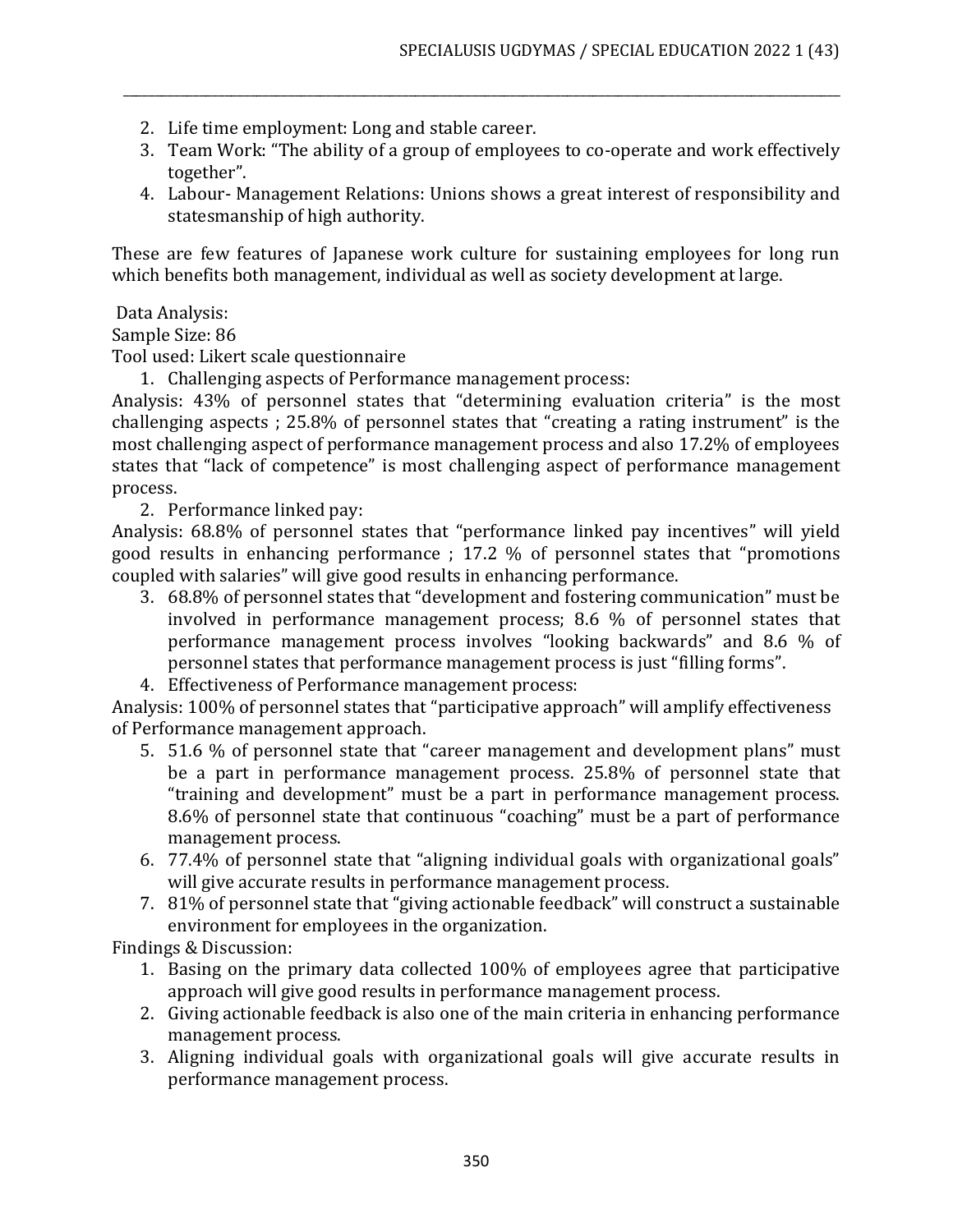4. Communication based approach will augment best results in performance management process.

\_\_\_\_\_\_\_\_\_\_\_\_\_\_\_\_\_\_\_\_\_\_\_\_\_\_\_\_\_\_\_\_\_\_\_\_\_\_\_\_\_\_\_\_\_\_\_\_\_\_\_\_\_\_\_\_\_\_\_\_\_\_\_\_\_\_\_\_\_\_\_\_\_\_\_\_\_\_\_\_\_\_\_\_\_\_\_\_\_\_\_\_\_\_\_\_\_\_\_\_\_\_\_\_\_\_\_\_\_\_\_\_\_

# Conclusion:

It has been observed that participative approach in performance management process will give abundant results. There should be involvement of both appraiser and appraisee while conducting performance management process. Complete feedback about the performance has to be communicated to the appraisee and solutions for betterment of the performance have to be given. This type of approach is required in present situation to reduce labour turn over in the industries. There should also be plans for the employee to develop their career graph. Performance management process has to be conducted at regular intervals (every six months) so that it will benefit for individual as well as organization. Conducting appraisals once a year may not yield profitable results. Therefore Performance management process is one of the key tool for the employees to sustain in the organization for longer period.

## **References:**

- 1. Borza, M. Performance and sustainability: An approach from small enterprises perspective. *J. Contemp. Econ.* **2017**, *2*, 13–30.
- 2. P. Kranthi, Dr. T. Kiran Kumar, Mohammed Abdul Mateen, Dr. K.Nageswara Rao *Role of Psychological well-being accomplishments for employees in enhancing performance – Sustainable HRM. 2020,*
- 3. *Development of pay package and Intellectual capital through human resource audit. Test Engineering and Management*, 83, 9146 – 9160, Thoti KiranKumar, Shankar, C. & Shanmugapriya T, 2020.
- 4. *Employee Absenteeism in Johson Control automotive limited bidadi, Bangalore. International Journal of Recent Technology and Engineering*,8 (2 Special Issue 4), 320 – 325 , Thoti KiranKumar , 2019.
- 5. Chirilă, E. Definition and measurement of the enterprises performance. *Ann. Orad. Univ.* **2004**, *4*, 151–154.
- 6. Pană, V.; Pană, I. Sustainable development of enterprise: The first step to the sustainable development. *Ann. Orad. Univ.* **2006**, *1*, 110–114.
- 7. Schaltegger, S.; Hansen, E.; Lüdeke-Freund, F. Business Models for Sustainability: Origins, Present Research, and Future Avenues. *Bus. Models Sustain. Entrep. Innov. Transform.* **2015**, 1–8.
- 8. Rojanschi, V.; Bran, F.; Grigore, F.; Ioan, I. *Quantification of Sustainable Development*; Academic Press: Cambridge, MA, USA, 2000; pp. 55–63.
- 9. Kishawy, H.; Hegab, H.; Saad, E. Design for Sustainable Manufacturing: Approach, Implementation, and Assessment. *Sustainability* **2018**, *10*, 3604.
- 10. Sujova, A.; Simanova, L.; Marcinekova, K. Sustainable Process Performance by Application of Six Sigma Concepts: The Research Study of Two Industrial Cases. *Sustainability* **2016**, *8*, 260.
- 11. Demartini, M.; Pinna, C.; Aliakbarian, B.; Tonelli, F.; Terzi, S. Soft drink supply chain sustainability: A case based approach to identify and explain best practices and key performance indicators. *Sustainability* **2018**, *10*, 3540.